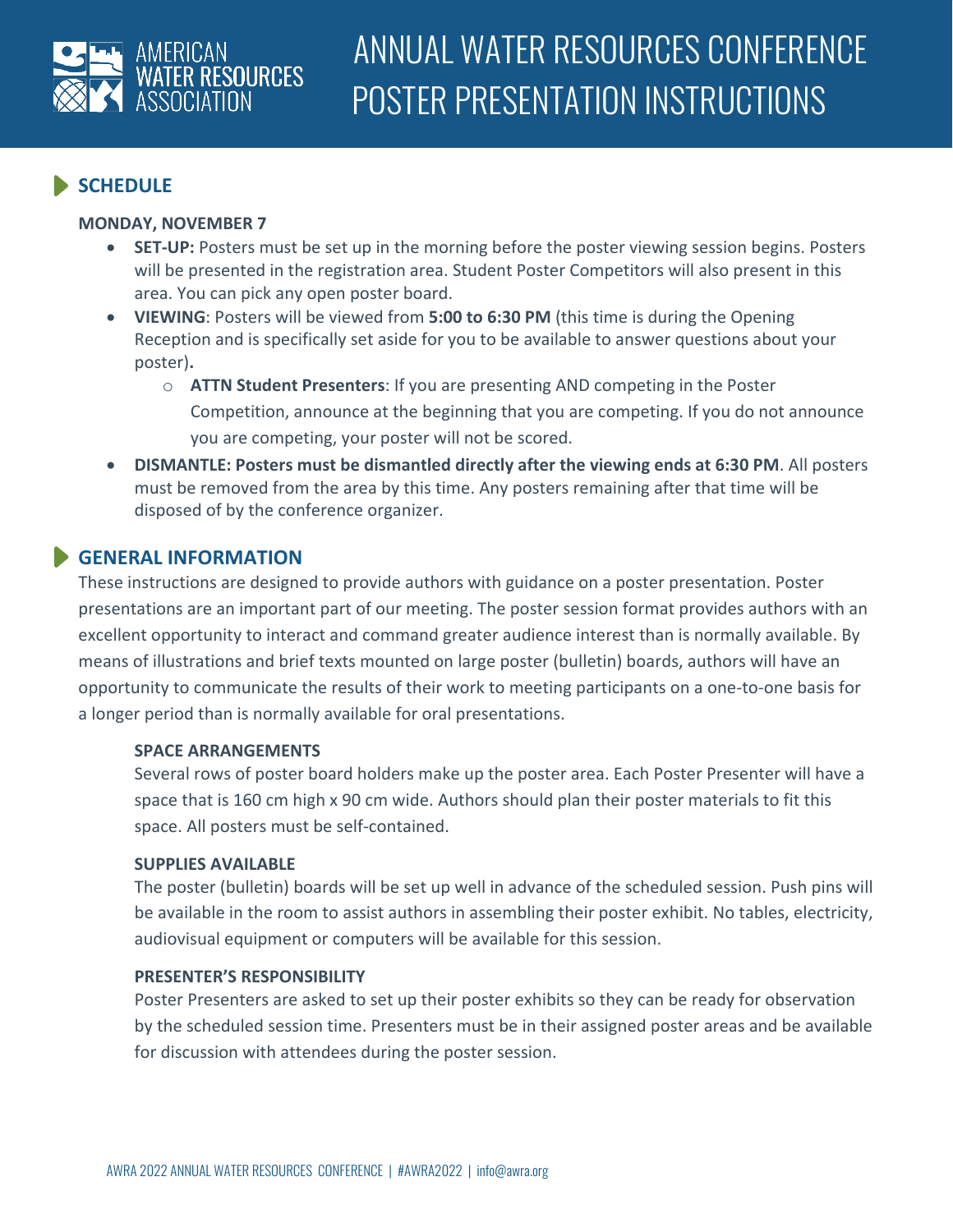## **PRESENTATION SUGGESTIONS**

Poster presenters have one vehicle for presentation to the audience: (1) visual and oral contact during the poster session.

Visual contact is by the poster itself, which should contain the most important text and illustrations that the author would have in an orally presented paper. The poster exhibit should consist of illustrations (graphs, maps, cross-sections, photographs, etc.) explained by titles and a minimum of text. The use of color illustrations can enhance interest in the poster. As part of the poster exhibit, a sign indicating the paper title, name(s) of author(s), affiliation of author(s), and city and state or country is required. The size and number of items in the exhibit are left to the discretion of the author(s), but the "story" should proceed from left to right, top to bottom with a brief summary/conclusion text at the end. Generally, the posters should be made with the same care as would be used for the text of an oral presentation and following the rules for preparation of good slides for a visual presentation – bold, colorful, and uncluttered with unnecessary detail.

Individual poster illustrations should be not less than 8 inches by 10 inches in size. Items may be mounted on colored backing paper if an author desires to have colorful borders around the items. USE LARGE PRINT. All lettering should be large enough to be read from about 3 to 5 feet away. Hand lettering may be used, but it should be done neatly using guidelines. Typewritten information is satisfactory if the letters are at least  $\frac{1}{4}$  inch high. The poster items should be made of lightweight materials so they may be mounted on the bulletin boards with thumbtacks.

Presenters should be available to speak to conference attendees to summarize the poster, answer questions, or expand on the poster with requested details. During the poster session, you should try to avoid having your time monopolized by a few observers if other observers are waiting to contact you. If necessary, you can make arrangements for further discussions at another time.

### **TIPS FOR EFFECTIVE POSTER PRESENTATIONS:**

- 1. Do not place too much information on your board.
- 2. Lay out the flow from top left to bottom right. Add arrows or other visual cues to visually lead the viewer.
- 3. Do not use more than 4 colors for your text and graphs. Light backgrounds with dark text work best. Avoid Yellow and limit the use of Red and Green.
- 4. Photos should be of the highest resolution possible.
- 5. Label all graphs, exhibits, and drawings. They will serve as the initial draw for a viewer. They should provide a complete bit of information.
- 6. Define abbreviations.
- 7. Use a single font. Non-Serif Fonts are best.
- 8. If you must build the poster on-site, limit your construction to pre-printed 8  $\frac{1}{2}$  " x 11" paper. If you can build the poster before the conference, laminate it for easier transport and for a more professional appearance.
- 9. Limit content so that it can be read in 10 to 15 minutes or 1,000 words maximum.
- 10. Interact with the viewers. Ask them questions. Do not be complacent and wait for them.